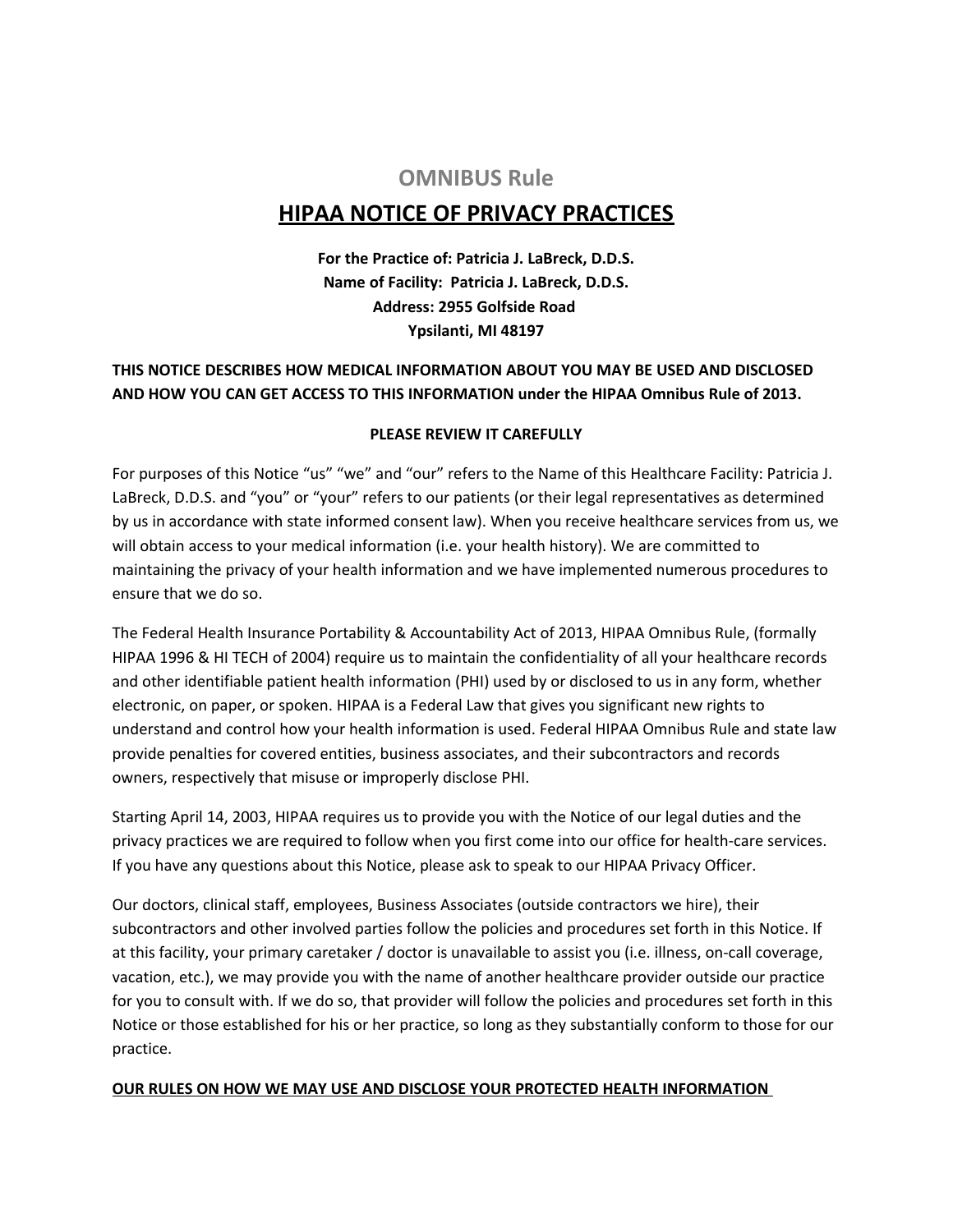Under the law, we must have your signature on a written, dated Consent Form and/or an Authorization Form of Acknowledgement of this Notice, before we will use or disclose your PHI for certain purposes as detailed in the rules below.

**Documentation** – You will be asked to sign an Authorization / Acknowledgement form when you receive this Notice of Privacy Practices. If you did not sign such a form or need a copy of the one you signed, please contact our Privacy Officer. You may take back or revoke your consent or authorization at any time (unless we already have acted based on it) by submitting our Revocation Form in writing to us at our address listed above. Your revocation will take effect when we actually receive it. We cannot give it retroactive effect, so it will not affect any use or disclosure that occurred in our reliance on your Consent or Authorization prior to revocation (i.e. if after we provide services to you, you revoke your authorization / acknowledgement in order to prevent us billing or collecting for those services, your revocation will have no effect because we relied on your authorization/ acknowledgement to provide services before you revoked it).

**General Rule** – If you do not sign our authorization/ acknowledgement form or if you revoke it, as a general rule (subject to exceptions described below under "Healthcare Treatment, Payment and Operations Rule" and "Special Rules"), we cannot in any manner use or disclose to anyone (excluding you, but including payers and Business Associates) your PHI or any other information in your medical record. By law, we are unable to submit claims to payers under assignment of benefits without your signature on our authorization/ acknowledgement form. You will however be able to restrict disclosures to your insurance carrier for services for which you wish to pay "out of pocket" under the new Omnibus Rule. We will not condition treatment on you signing an authorization / acknowledgement, but we may be forced to decline you as a new patient or discontinue you as an active patient if you choose not to sign the authorization/ acknowledgement or revoke it.

### **Healthcare Treatment, Payment and Operations Rule**

With your signed consent, we may use or disclose your PHI in order:

• To provide you with or coordinate healthcare treatment and services. For example, we may review your health history form to form a diagnosis and treatment plan, consult with other doctors about your care, delegate tasks to ancillary staff, call in prescriptions to your pharmacy, disclose needed information to your family or others so they may assist you with home care, arrange appointments with other healthcare providers, schedule lab work for you, etc.

• To bill or collect payment from you, an insurance company, a managed-care organization, a health benefits plan or another third party. For example, we may need to verify your insurance coverage, submit your PHI on claim forms in order to get reimbursed for our services, obtain pretreatment estimates or prior authorizations from your health plan or provide your x-rays because your health plan requires them for payment; Remember, you will be able to restrict disclosures to your insurance carrier for services for which you wish to pay "out of pocket" under this new Omnibus Rule.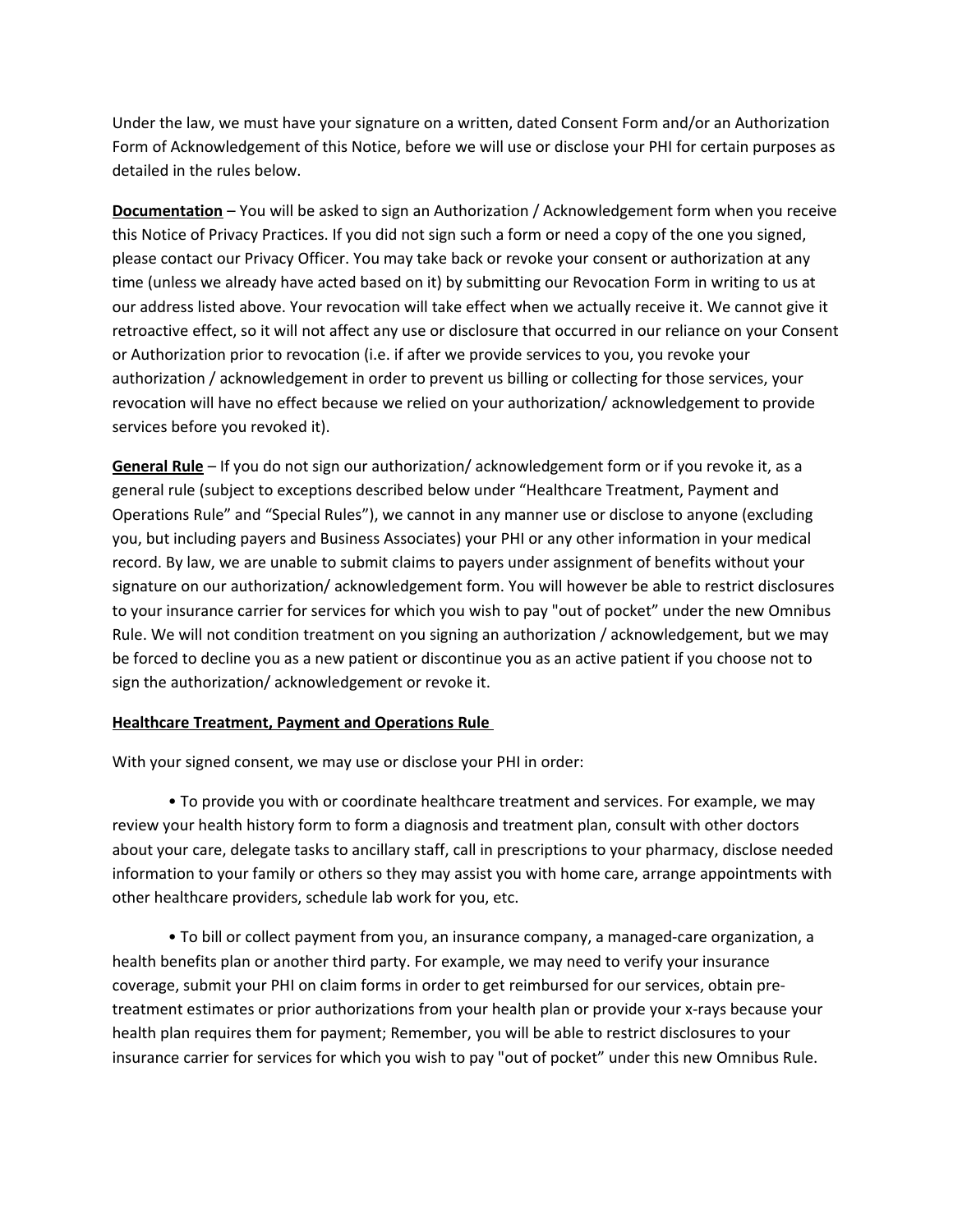• To run our office, assess the quality of care our patients receive and provide you with customer service. For example, to improve efficiency and reduce costs associated with missed appointments, we may contact you by telephone, mail or otherwise remind you of scheduled appointments, we may leave messages with whomever answers your telephone or email to contact us (but we will not give out detailed PHI), we may call you by name from the waiting room, we may ask you to put your name on a sign-in sheet, (we will cover your name just after checking you in), we may tell you about or recommend health-related products and complementary or alternative treatments that may interest you, we may review your PHI to evaluate our staff's performance, or our Privacy Officer may review your records to assist you with complaints. If you prefer that we not contact you with appointment reminders or information about treatment alternatives or health-related products and services, please notify us in writing at our address listed above and we will not use or disclose your PHI for these purposes.

• New HIPAA Omnibus Rule does not require that we provide the above notice regarding Appointment Reminders, Treatment Information or Health Benefits, but we are including these as a courtesy so you understand our business practices with regards to your (PHI) protected health information.

 Additionally you should be made aware of these protection laws on your behalf, under the new HIPAA Omnibus Rule:

• That **Health Insurance plans** that underwrite cannot use or disclose genetic information for underwriting purposes (this excludes certain long-term care plans). Health plans that post their NOPPs on their web sites must post these Omnibus Rule changes on their sites by the effective date of the Omnibus Rule, as well as notify you by US Mail by the Omnibus Rules effective date. Plans that do not post their NOPPs on their Web sites must provide you information about Omnibus Rule changes within 60 days of these federal revisions.

• **Psychotherapy Notes** maintained by a healthcare provider, must state in their NOPPs that they can allow "use and disclosure" of such notes only with your written authorization.

### **Special Rules**

Notwithstanding anything else contained in this Notice, only in accordance with applicable HIPAA Omnibus Rule, and under strictly limited circumstances, we may use or disclose your PHI without your permission, consent or authorization for the following purposes:

• When required under federal, state or local law

• When necessary in emergencies to prevent a serious threat to your health and safety or the health and safety of other persons

• When necessary for public health reasons (i.e. prevention or control of disease, injury or disability, reporting information such as adverse reactions to anesthesia, ineffective or dangerous medications or products, suspected abuse, neglect or exploitation of children, disabled adults or the elderly, or domestic violence)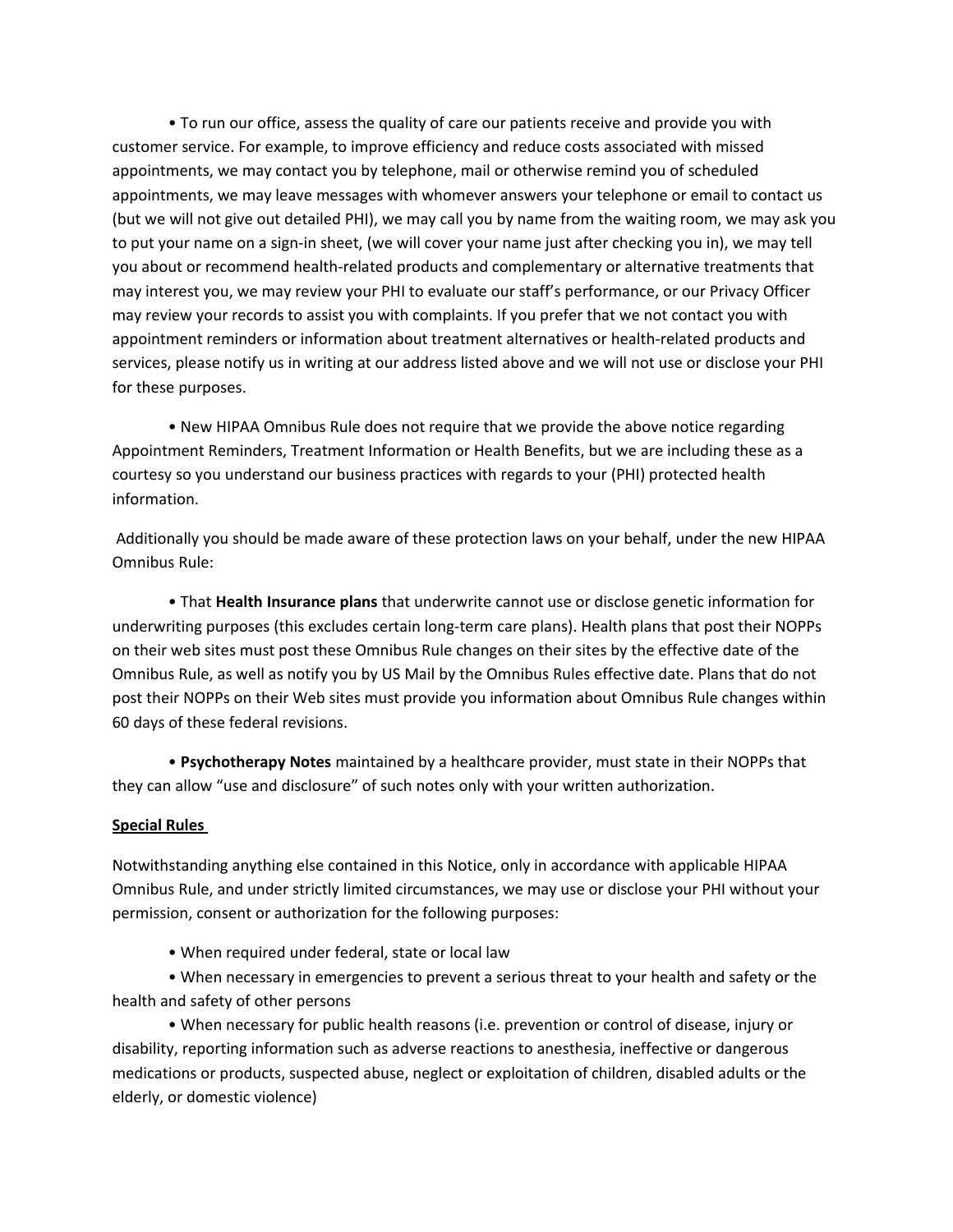• For federal or state government health-care oversight activities (i.e. civil rights laws, fraud and abuse investigations, audits, investigations, inspections, licensure or permitting, government programs, etc.)

• For judicial and administrative proceedings and law enforcement purposes (i.e. in response to a warrant, subpoena or court order, by providing PHI to coroners, medical examiners and funeral directors to locate missing persons, identify deceased persons or determine cause of death)

• For Worker's Compensation purposes (i.e. we may disclose your PHI if you have claimed health benefits for a work-related injury or illness)

• For intelligence, counterintelligence or other national security purposes (i.e. Veterans Affairs, U.S. military command, other government authorities or foreign military authorities may require us to release PHI about you)

• For organ and tissue donation (i.e. if you are an organ donor, we may release your PHI to organizations that handle organ, eye or tissue procurement, donation and transplantation)

• For research projects approved by an Institutional Review Board or a privacy board to ensure confidentiality (i.e. if the researcher will have access to your PHI because involved in your clinical care, we will ask you to sign an authorization)

• To create a collection of information that is "de-identified" (i.e. it does not personally identify you by name, distinguishing marks or otherwise and no longer can be connected to you)

• To family members, friends and others, but only if you are present and verbally give permission. We give you an opportunity to object and if you do not, we reasonably assume, based on our professional judgment and the surrounding circumstances, that you do not object (i.e. you bring someone with you into the operatory or exam room during treatment or into the conference area when we are discussing your PHI); we reasonably infer that it is in your best interest (i.e. to allow someone to pick up your records because they knew you were our patient and you asked them in writing with your signature to do so); or it is an emergency situation involving you or another person (i.e. your minor child or ward) and, respectively, you cannot consent to your care because you are incapable of doing so or you cannot consent to the other person's care because, after a reasonable attempt, we have been unable to locate you. In these emergency situations we may, based on our professional judgment and the surrounding circumstances, determine that disclosure is in the best interests of you or the other person, in which case we will disclose PHI, but only as it pertains to the care being provided and we will notify you of the disclosure as soon as possible after the care is completed. **As per HIPAA law 164.512(j) (i)… (A) Is necessary to prevent or lessen a serious or imminent threat to the health and safety of a person or the public and (B) Is to person or persons reasonably able to prevent or lessen that threat.**

#### **Minimum Necessary Rule**

Our staff will not use or access your PHI unless it is necessary to do their jobs (i.e. doctors uninvolved in your care will not access your PHI; ancillary clinical staff caring for you will not access your billing information; billing staff will not access your PHI except as needed to complete the claim form for the latest visit; janitorial staff will not access your PHI). All of our team members are trained in HIPAA Privacy rules and sign strict Confidentiality Contracts with regards to protecting and keeping private your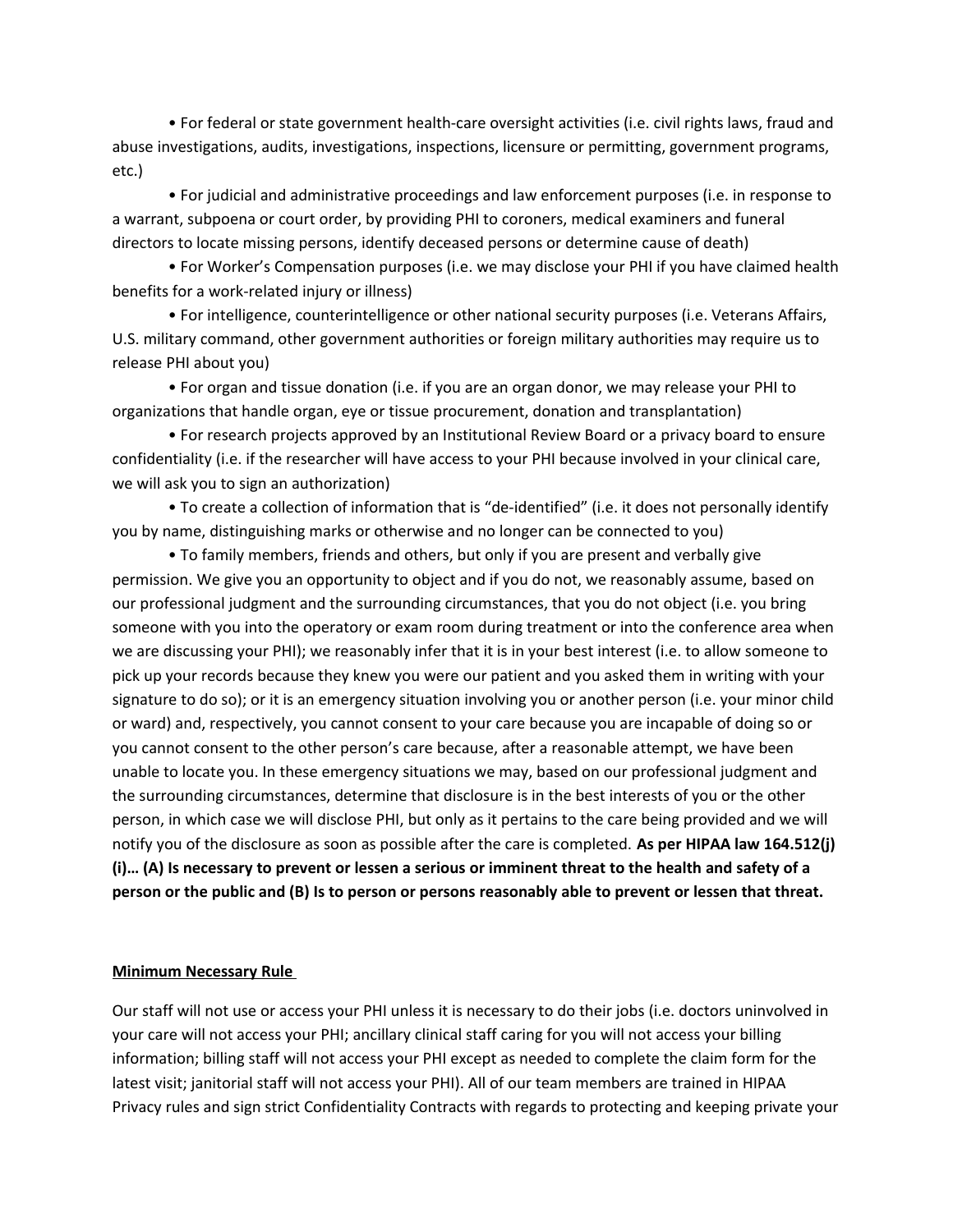PHI. So do our Business Associates and their subcontractors. Know that your PHI is protected several layers deep with regards to our business relations. Also, we disclose to others outside our staff, only as much of your PHI as is necessary to accomplish the recipient's lawful purposes. Still in certain cases, we may use and disclose the entire contents of your medical record:

• To you (and your legal representatives as stated above) and anyone else you list on a Consent or Authorization to receive a copy of your records

• To healthcare providers for treatment purposes (i.e. making diagnosis and treatment decisions or agreeing with prior recommendations in the medical record)

• To the U.S. Department of Health and Human Services (i.e. in connection with a HIPAA complaint)

• To others as required under federal or state law

• To our privacy officer and others as necessary to resolve your complaint or accomplish your request under HIPAA (i.e. clerks who copy records need access to your entire medical record)

In accordance with HIPAA law, we presume that requests for disclosure of PHI from another Covered Entity (as defined in HIPAA) are for the minimum necessary amount of PHI to accomplish the requestor's purpose. Our Privacy Officer will individually review unusual or non-recurring requests for PHI to determine the minimum necessary amount of PHI and disclose only that. For non-routine requests or disclosures, our Privacy Officer will make a minimum necessary determination based on, but not limited to, the following factors:

- The amount of information being disclosed
- The number of individuals or entities to whom the information is being disclosed
- The importance of the use or disclosure
- The likelihood of further disclosure
- Whether the same result could be achieved with de-identified information
- The technology available to protect confidentiality of the information
- The cost to implement administrative, technical and security procedures to protect

confidentiality

If we believe that a request from others for disclosure of your entire medical record is unnecessary, we will ask the requestor to document why this is needed, retain that documentation and make it available to you upon request.

### **Incidental Disclosure Rule**

We will take reasonable administrative, technical and security safeguards to ensure the privacy of your PHI when we use or disclose it (i.e. we shred all paper containing PHI, require employees to speak with privacy precautions when discussing PHI with you, we use computer passwords and change them periodically (i.e. when an employee leaves us), we use firewall and router protection to the federal standard, we back up our PHI data off-site and encrypted to federal standard, we do not allow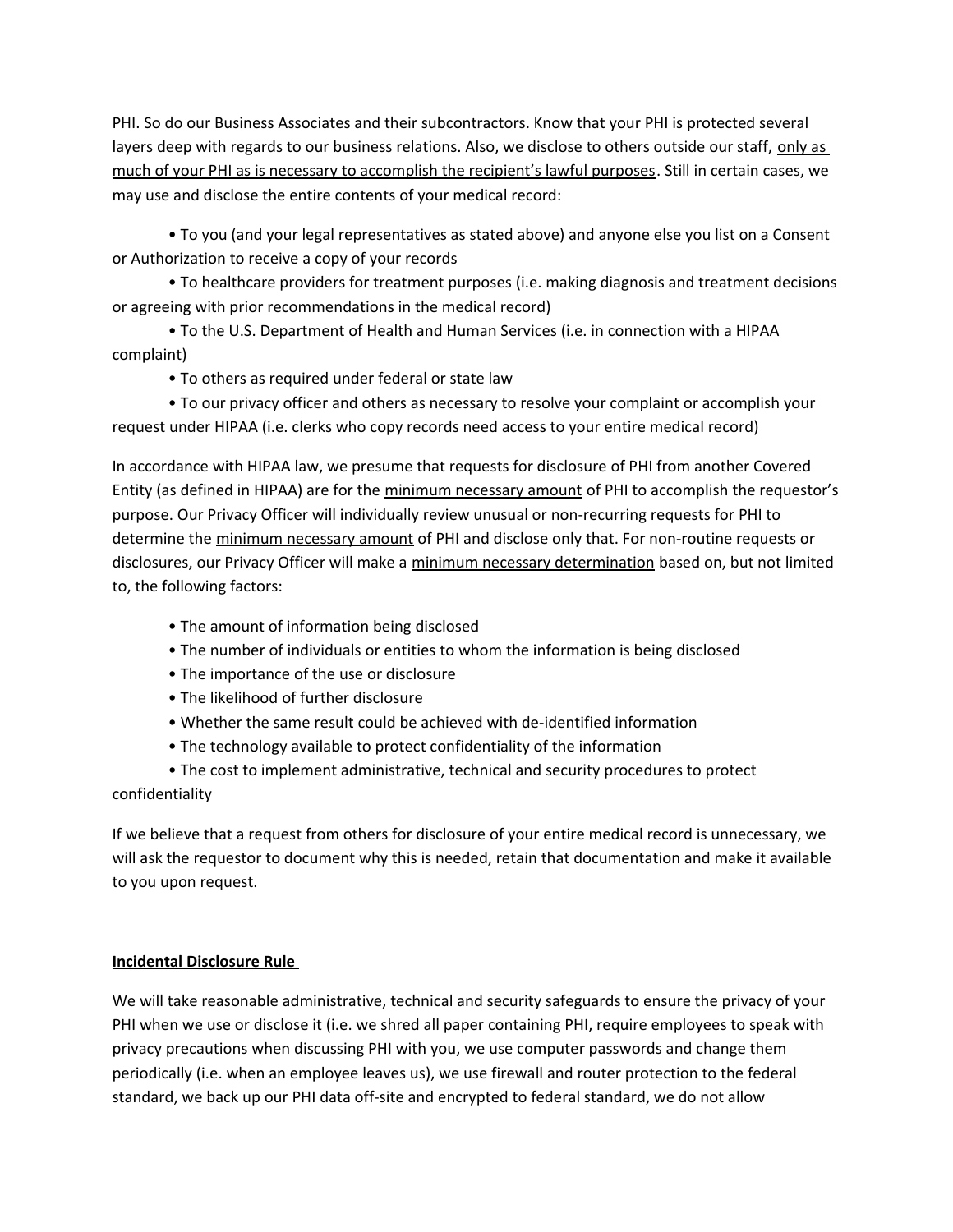unauthorized access to areas where PHI is stored or filed and/or we have any unsupervised business associates sign Business Associate Confidentiality Agreements).

However, in the event that there is a breach in protecting your PHI, we will follow Federal Guide Lines to HIPAA Omnibus Rule Standard to first evaluate the breach situation using the Omnibus Rule, 4-Factor Formula for Breach Assessment. Then we will document the situation, retain copies of the situation on file, and report all breaches (other than low probability as prescribed by the Omnibus Rule) to the US Department of Health and Human Services at:

http://www.hhs.gov/ocr/privacy/hipaa/administrative/breachnotificationrule/brinstruction.html

We will also make proper notification to you and any other parties of significance as required by HIPAA Law.

### **Business Associate Rule**

Business Associates are defined as: an entity, (non-employee) that in the course of their work will directly / indirectly use, transmit, view, transport, hear, interpret process or offer PHI for this Facility.

Business Associates and other third parties (if any) that receive your PHI from us will be prohibited from re-disclosing it unless required to do so by law or you give prior express written consent to the redisclosure. Nothing in our Business Associate agreement will allow our Business Associate to violate this re-disclosure prohibition. Under Omnibus Rule, Business Associates will sign a strict confidentiality agreement binding them to keep your PHI protected and report any compromise of such information to us, you and the United States Department of Health and Human Services, as well as other required entities. Our Business Associates will also follow Omnibus Rule and have any of their Subcontractors that may directly or indirectly have contact with your PHI, sign Confidentiality Agreements to Federal Omnibus Standard.

### **Super-confidential Information Rule**

If we have PHI about you regarding communicable diseases, disease testing, alcohol or substance abuse diagnosis and treatment, or psychotherapy and mental health records (super-confidential information under the law), we will not disclose it under the General or Healthcare Treatment, Payment and Operations Rules (see above) without your first signing and properly completing our Consent form (i.e. you specifically must initial the type of super-confidential information we are allowed to disclose). If you do not specifically authorize disclosure by initialing the super-confidential information, we will not disclose it unless authorized under the Special Rules (see above) (i.e. we are required by law to disclose it). If we disclose super-confidential information (either because you have initialed the consent form or the Special Rules authorizing us to do so), we will comply with state and federal law that requires us to warn the recipient in writing that re-disclosure is prohibited.

### **Changes to Privacy Policies Rule**

We reserve the right to change our privacy practices (by changing the terms of this Notice) at any time as authorized by law. The changes will be effective immediately upon us making them. They will apply to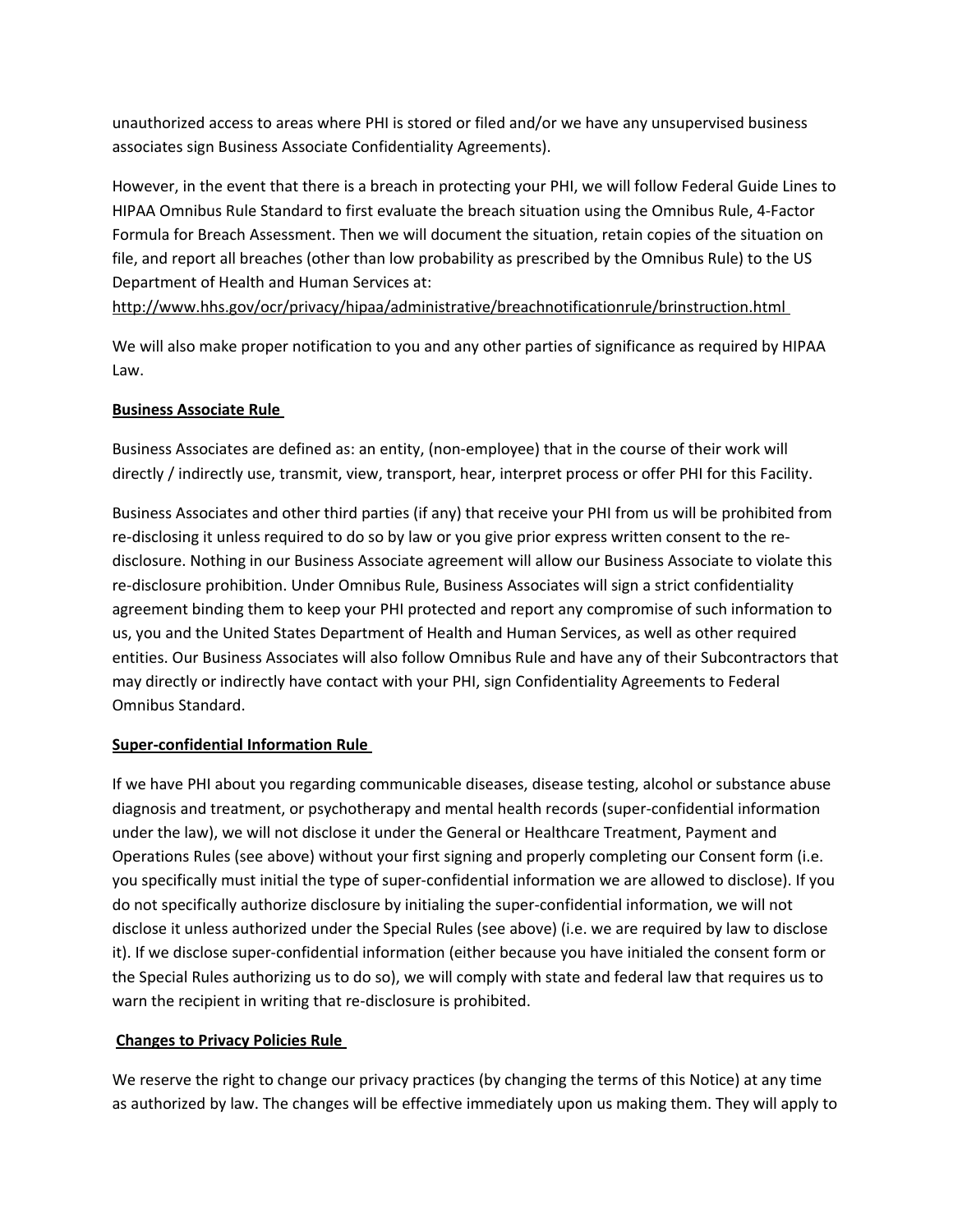all PHI we create or receive in the future, as well as to all PHI created or received by us in the past (i.e. to PHI about you that we had before the changes took effect). If we make changes, we will post the changed Notice, along with its effective date, in our office and on our website. Also, upon request, you will be given a copy of our current Notice.

### **Authorization Rule**

We will not use or disclose your PHI for any purpose or to any person other than as stated in the rules above without your signature on our specifically worded, written Authorization / Acknowledgement Form (not a Consent or an Acknowledgement). If we need your Authorization, we must obtain it via a specific Authorization Form, which may be separate from any Authorization / Acknowledgement we may have obtained from you. We will not condition your treatment here on whether you sign the Authorization (or not).

### **Marketing and Fund Raising Rules**

### **Limitations on the disclosure of PHI regarding Remuneration**

The disclosure or sale of your PHI without authorization is prohibited. Under the new HIPAA Omnibus Rule, this would exclude disclosures for public health purposes, for treatment / payment for healthcare, for the sale, transfer, merger, or consolidation of all or part of this facility and for related due diligence, to any of our Business Associates, in connection with the business associate's performance of activities for this facility, to a patient or beneficiary upon request, and as required by law. In addition, the disclosure of your PHI for research purposes or for any other purpose permitted by HIPAA will not be considered a prohibited disclosure if the only reimbursement received is "a reasonable, cost-based fee" to cover the cost to prepare and transmit your PHI which would be expressly permitted by law. Notably, under the Omnibus Rule, an authorization to disclose PHI must state that the disclosure will result in remuneration to the Covered Entity. Notwithstanding the changes in the Omnibus Rule, the disclosure of limited data sets (a form of PHI with a number of identifiers removed in accordance with specific HIPAA requirements) for remuneration pursuant to existing agreements is permissible until September 22, 2014, so long as the agreement is not modified within one year before that date.

### **Limitation on the Use of PHI for Paid Marketing**

We will, in accordance with Federal and State Laws, obtain your written authorization to use or disclose your PHI for marketing purposes, (i.e.: to use your photo in ads) but not for activities that constitute treatment or healthcare operations. To clarify, **Marketing** is defined by HIPAA's Omnibus Rule, as "a communication about a product or service that encourages recipients . . . to purchase or use the product or service." Under the Omnibus Rule, we will obtain a written authorization from you prior to recommending you to an alternative therapist, or non-associated Healthcare Covered Entity.

Under Omnibus Rule we will obtain your written authorization prior to using your PHI or making any treatment or healthcare recommendations, should financial remuneration for making the communication be involved from a third party whose product or service we might promote (i.e.: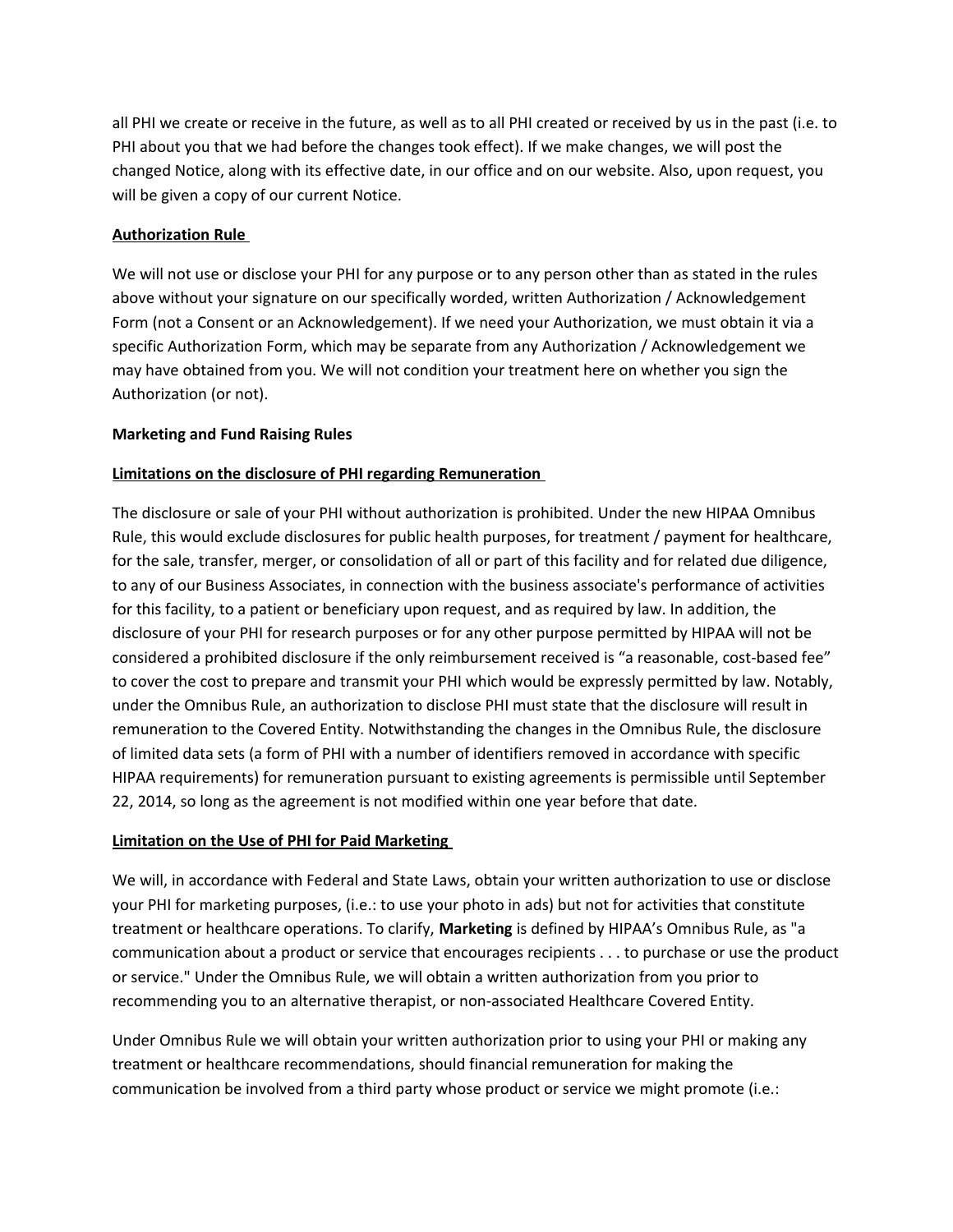businesses offering this facility incentives to promote their products or services to you). This will also apply to our Business Associate who may receive such remuneration for making a treatment or healthcare recommendations to you. All such recommendations will be limited without your expressed written permission.

We must clarify to you that financial remuneration does not include "as in-kind payments" and payments for a purpose to implement a disease management program. Any promotional gifts of nominal value are not subject to the authorization requirement, and we will abide by the set terms of the law to accept or reject these.

The only exclusion to this would include: "refill reminders", so long as the remuneration for making such a communication is "reasonably related to our cost" for making such a communication. In accordance with law, this facility and our Business Associates will only ever seek reimbursement from you for permissible costs that include: labor, supplies, and postage. Please note that "generic equivalents" , "adherence to take medication as directed" and "self-administered drug or delivery system communications" are all considered to be "refill reminders."

Face-to-face marketing communications, such as sharing with you, a written product brochure or pamphlet, is permissible under current HIPAA Law.

### **Flexibility on the Use of PHI for Fundraising**

Under the HIPAA Omnibus Rule use of PHI is more flexible and does not require your authorization should we choose to include you in any fund raising efforts attempted at this facility? However, we will offer the opportunity for you to "opt out" of receiving future fundraising communications. Simply let us know that you want to "opt out" of such situations. There will be a statement on your *HIPAA Patient Acknowledgement Form* where you can choose to "opt out". Our commitment to care and treat you will in no way effect your decision to participate or not participate in our fund raising efforts.

### **Improvements to Requirements for Authorizations Related to Research**

Under HIPAA Omnibus Rule, we may seek authorizations from you for the use of your PHI for future research. However, we would have to make clear what those uses are in detail.

Also, if we request of you a compound authorization with regards to research, this facility would clarify that when a compound authorization is used, and research-related treatment is conditioned upon your authorization, the compound authorization will differentiate between the conditioned and unconditioned components.

### **YOUR RIGHTS REGARDING YOUR PROTECTED HEALTH INFORMATION**

If you got this Notice via email or website, you have the right to get, at any time, a paper copy by asking our Privacy Officer. Also, you have the following additional rights regarding PHI we maintain about you:

### **To Inspect and Copy**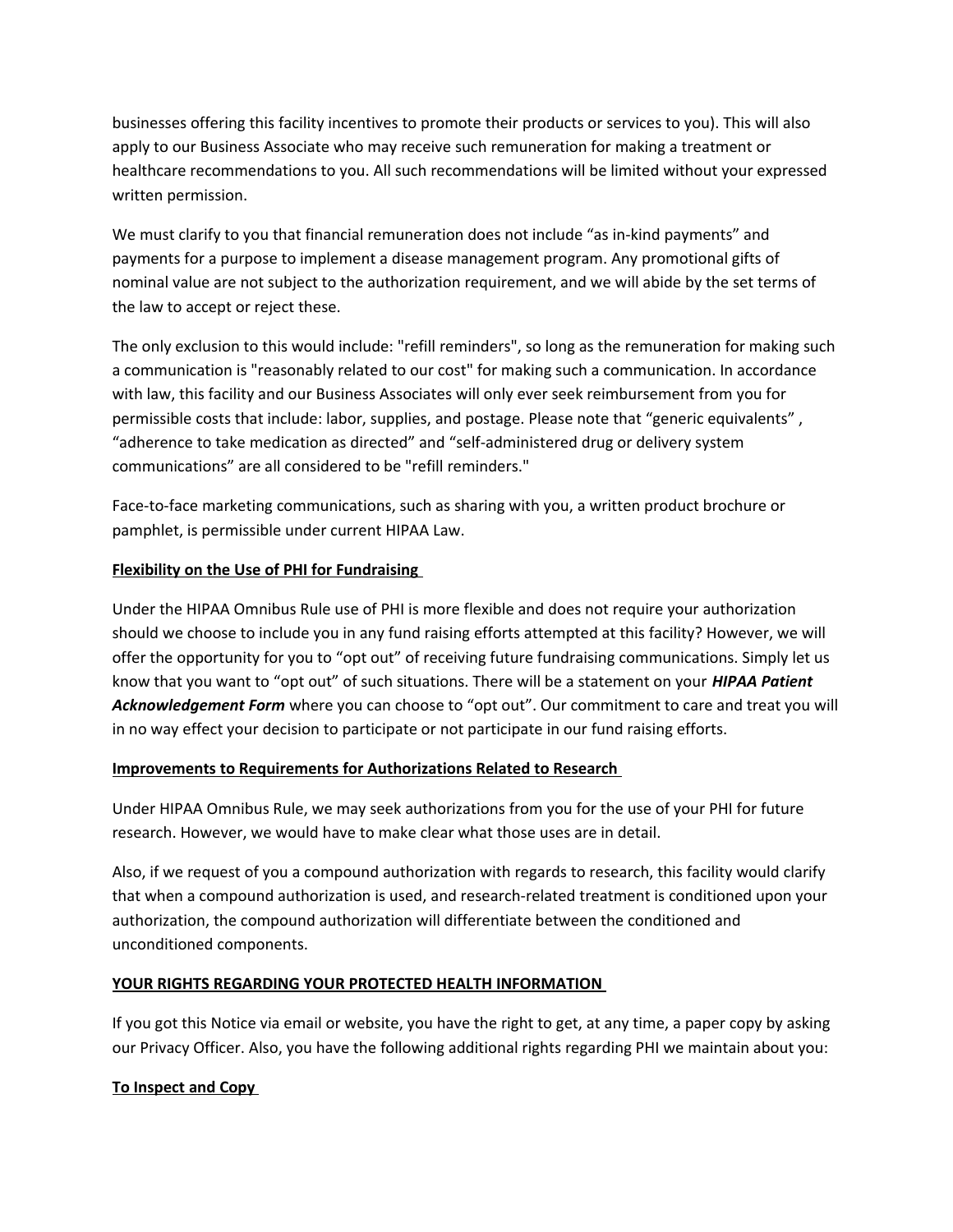You have the right to see and get a copy of your PHI including, but not limited to, medical and billing records by submitting a written request to our Privacy Officer. Original records will not leave the premises, will be available for inspection only during our regular business hours, and only if our Privacy Officer is present at all times. You may ask us to give you the copies in a format other than photocopies (and we will do so unless we determine that it is impractical) or ask us to prepare a summary in lieu of the copies. We may charge you a fee not to exceed state law to recover our costs (including postage, supplies, and staff time as applicable, but excluding staff time for search and retrieval) to duplicate or summarize your PHI. We will not condition release of the copies on summary of payment of your outstanding balance for professional services if you have one). We will comply with Federal Law to provide your PHI in an electronic format within the 30 days, to Federal specification, when you provide us with proper written request. Paper copy will also be made available. We will respond to requests in a timely manner, without delay for legal review, or, in less than thirty days if submitted in writing, and in ten business days or less if malpractice litigation or pre-suit production is involved. We may deny your request in certain limited circumstances (i.e. we do not have the PHI, it came from a confidential source, etc.). If we deny your request, you may ask for a review of that decision. If required by law, we will select a licensed health-care professional (other than the person who denied your request initially) to review the denial and we will follow his or her decision. If we select a licensed healthcare professional who is not affiliated with us, we will ensure a Business Associate Agreement is executed that prevents re-disclosure of your PHI without your consent by that outside professional.

#### **To Request Amendment / Correction**

If another doctor involved in your care tells us in writing to change your PHI, we will do so as expeditiously as possible upon receipt of the changes and will send you written confirmation that we have made the changes. If you think PHI we have about you is incorrect, or that something important is missing from your records, you may ask us to amend or correct it (so long as we have it) by submitting a **"Request for Amendment / Correction**" form to our Privacy Officer. We will act on your request within 30 days from receipt but we may extend our response time (within the 30-day period) no more than once and by no more than 30 days, or as per Federal Law allowances, in which case we will notify you in writing why and when we will be able to respond. If we grant your request, we will let you know within five business days, make the changes by noting (not deleting) what is incorrect or incomplete and adding to it the changed language, and send the changes within 5 business days to persons you ask us to and persons we know may rely on incorrect or incomplete PHI to your detriment (or already have). We may deny your request under certain circumstances (i.e. it is not in writing, it does not give a reason why you want the change, we did not create the PHI you want changed (and the entity that did can be contacted), it was compiled for use in litigation, or we determine it is accurate and complete). If we deny your request, we will (in writing within 5 business days) tell you why and how to file a complaint with us if you disagree, that you may submit a written disagreement with our denial (and we may submit a written rebuttal and give you a copy of it), that you may ask us to disclose your initial request and our denial when we make future disclosure of PHI pertaining to your request, and that you may complain to us and the U.S. Department of Health and Human Services.

#### **To an Accounting of Disclosures**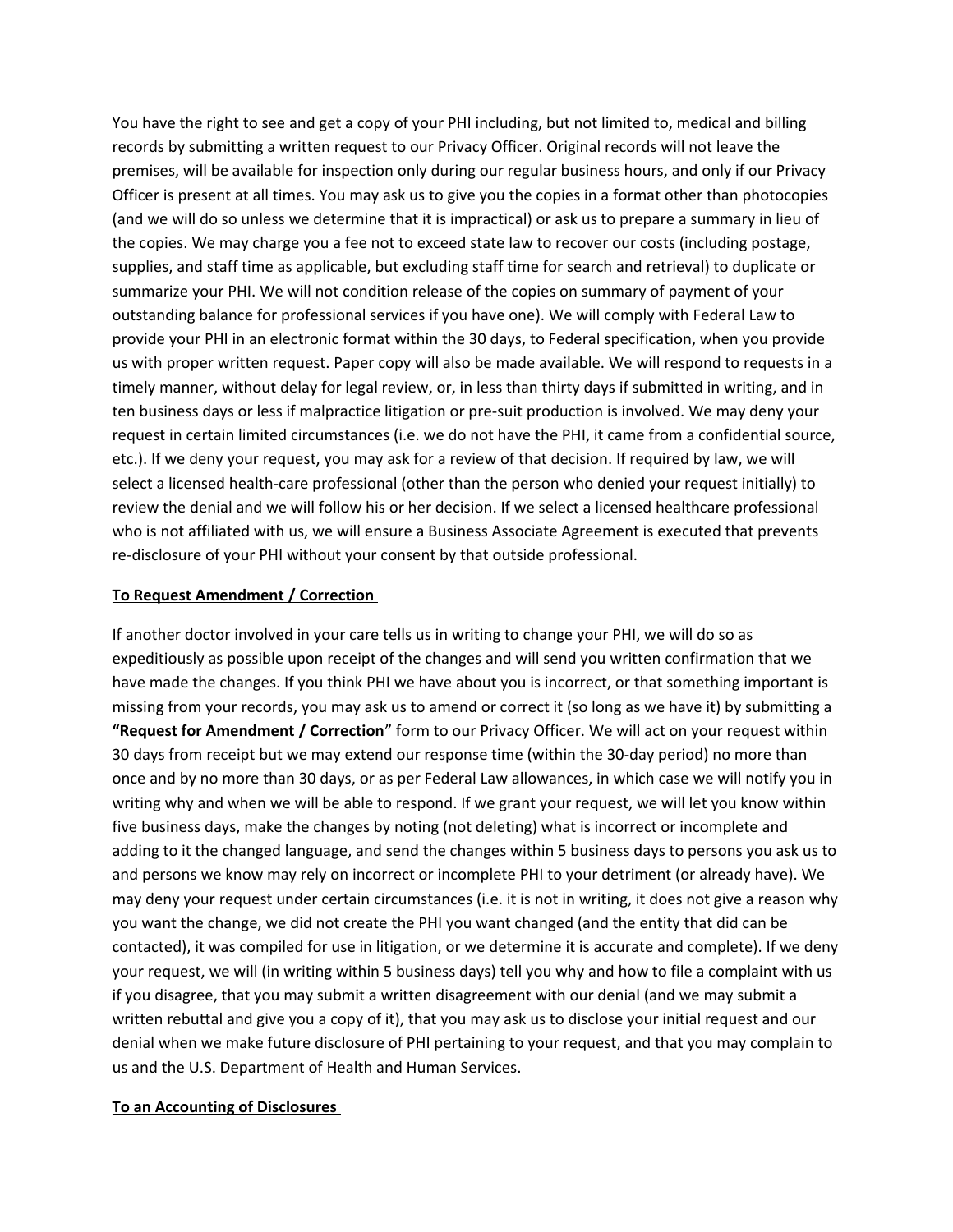You may ask us for a list of those who got your PHI from us by submitting a **"Request for Accounting of Disclosures"** form to us. The list will not cover some disclosures (i.e. PHI given to you, given to your legal representative, given to others for treatment, payment or health-care-operations purposes). Your request must state in what form you want the list (i.e. paper or electronically) and the time period you want us to cover, which may be up to but not more than the last six years (excluding dates before April 14, 2003). If you ask us for this list more than once in a 12-month period, we may charge you a reasonable, cost-based fee to respond, in which case we will tell you the cost before we incur it and let you choose if you want to withdraw or modify your request to avoid the cost.

### **To Request Restrictions**

You may ask us to limit how your PHI is used and disclosed (i.e. in addition to our rules as set forth in this Notice) by submitting a written **"Request for Restrictions on Use, Disclosure"** form to us (i.e. you may not want us to disclose your surgery to family members or friends involved in paying for our services or providing your home care). If we agree to these additional limitations, we will follow them except in an emergency where we will not have time to check for limitations. Also, in some circumstances we may be unable to grant your request (i.e. we are required by law to use or disclose your PHI in a manner that you want restricted, you signed an Authorization Form, which you may revoke, that allows us to use or disclose your PHI in the manner you want restricted; in an emergency).

### **To Request Alternative Communications**

You may ask us to communicate with you in a different way or at a different place by submitting a written **"Request for Alternative Communication"** Form to us. We will not ask you why and we will accommodate all reasonable requests (which may include: to send appointment reminders in closed envelopes rather than by postcards, to send your PHI to a post office box instead of your home address, to communicate with you at a telephone number other than your home number). You must tell us the alternative means or location you want us to use and explain to our satisfaction how payment to us will be made if we communicate with you as you request.

### **To Complain or Get More Information**

We will follow our rules as set forth in this Notice. If you want more information or if you believe your privacy rights have been violated (i.e. you disagree with a decision of ours about inspection / copying, amendment / correction, accounting of disclosures, restrictions or alternative communications), we want to make it right. We never will penalize you for filing a complaint. To do so, please file a formal, written complaint within 180 days with:

The U.S. Department of Health & Human Services Office of Civil Rights 200 Independence Ave., S.W. Washington, DC 20201 877.696.6775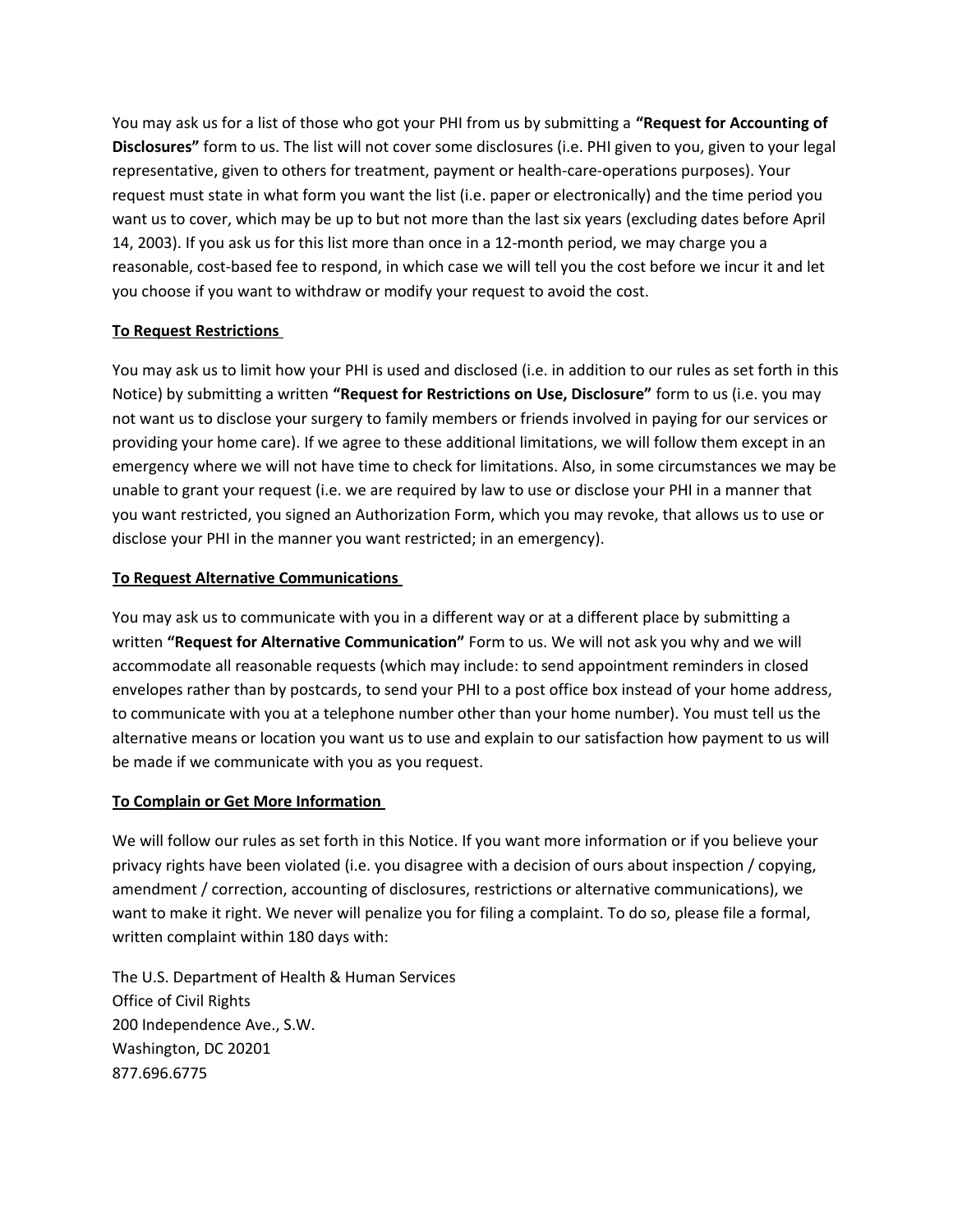Or, submit a written Complaint form to us at the following address:

Our Privacy Officer: Patricia J. LaBreck, D.D.S.

Office Name: Patricia J. LaBreck, D.D.S.

Office Address: 2955 Golfside Road

Ypsilanti, MI 48197

Office Phone: 734-434-4400 Ext.:

Office Fax: 734-434-4423

Email Address: patricialabreckdds@gmail.com

You may get your **"HIPAA Complaint"** form by calling our privacy officer.

These privacy practices are in accordance with the original HIPAA enforcement effective April 14, 2003, and undated to Omnibus Rule effective March 26, 2013 and will remain in effect until we replace them as specified by Federal and/or State Law.

### **OPTIONAL RULES FOR NOPP**

### **Faxing and Emailing Rule**

When you request us to fax or email your PHI as an alternative communication, we may agree to do so, but only after having our Privacy Officer or treating doctor review that request. For this communication, our Privacy Officer will confirm that the fax number or email address is correct before sending the message and ensure that the intended recipient has sole access to the fax machine or computer before sending the message; confirm receipt, locate our fax machine or computer in a secure location so unauthorized access and viewing is prevented; use a fax cover sheet so the PHI is not the first page to print out (because unauthorized persons may view the top page); and attach an appropriate notice to the message. Our emails are all encrypted per Federal Standard for your protection.

### **Practice Transition Rule**

If we sell our practice, our patient records (including but not limited to your PHI) may be disclosed and physical custody may be transferred to the purchasing healthcare provider, but only in accordance with the law. The healthcare provider who is the new records owner will be solely responsible for ensuring privacy of your PHI after the transfer and you agree that we will have no responsibility for (or duty associated with) transferred records. If all the owners of our practice die, our patient records (including